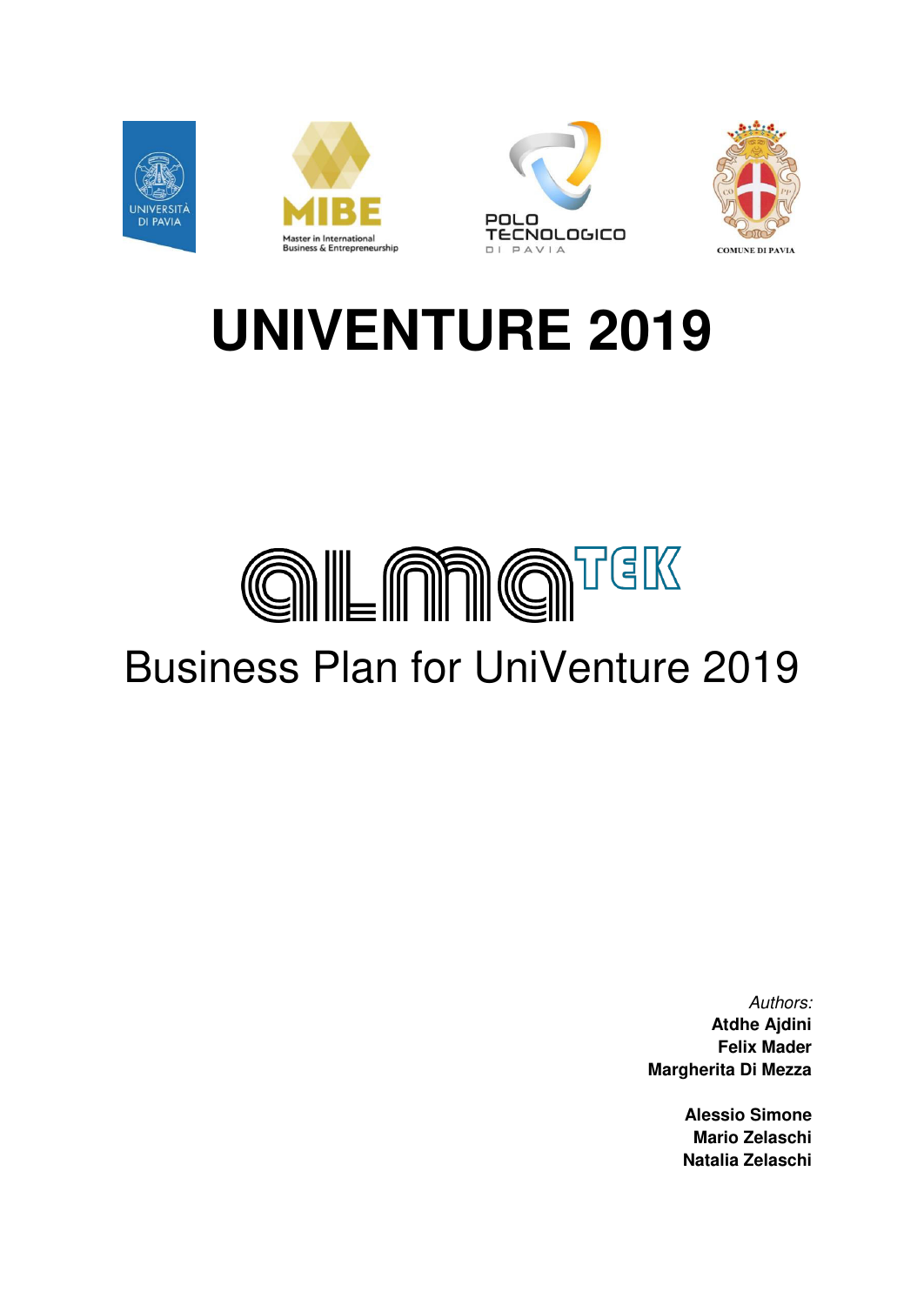## **GILANG**TEK UNIVENTURE 2019



#### **Contents**

| a.1. General introduction and problems in the market that lead to the creation of the   |  |
|-----------------------------------------------------------------------------------------|--|
| a.2. General description of the business idea and the solutions that are offered 4      |  |
|                                                                                         |  |
| a.3. Benefits and value propositions to different target segments along the beer supply |  |
|                                                                                         |  |
|                                                                                         |  |
|                                                                                         |  |
|                                                                                         |  |
|                                                                                         |  |
|                                                                                         |  |
|                                                                                         |  |
| c.3. Target market and needs of the different customer segments 14                      |  |
|                                                                                         |  |
|                                                                                         |  |
|                                                                                         |  |
|                                                                                         |  |
|                                                                                         |  |
|                                                                                         |  |
|                                                                                         |  |
|                                                                                         |  |
|                                                                                         |  |
|                                                                                         |  |
| e. Analysis of the product/service pricing (with regards to the revenue model) 22       |  |
|                                                                                         |  |
|                                                                                         |  |
|                                                                                         |  |
|                                                                                         |  |
|                                                                                         |  |
|                                                                                         |  |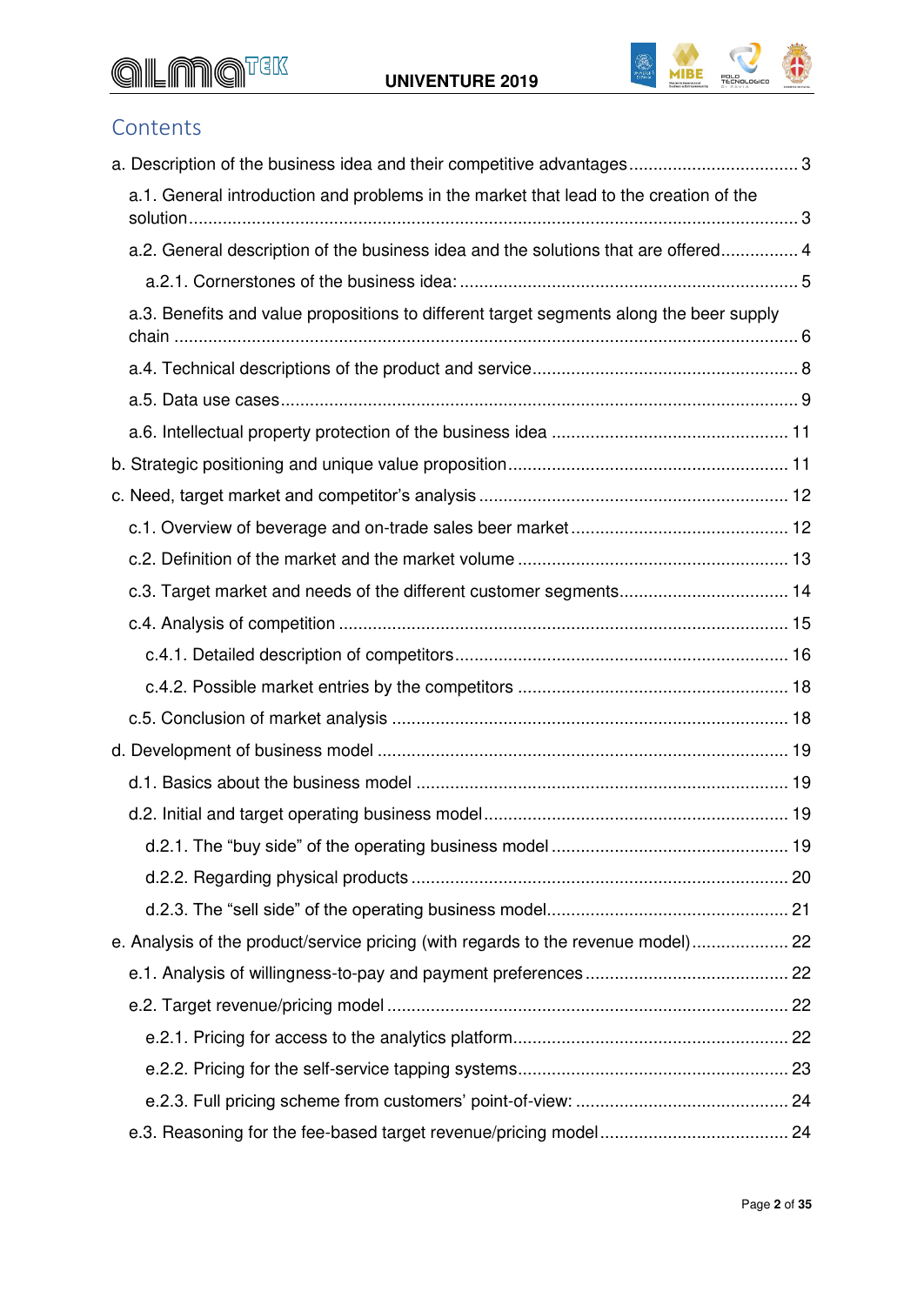### all nio



| f. Preliminary analysis of economic and financial sustainability of the project and profitability |  |  |
|---------------------------------------------------------------------------------------------------|--|--|
|                                                                                                   |  |  |
|                                                                                                   |  |  |
| f.3. Overview of the results regarding preliminary analysis of economic and financial             |  |  |
|                                                                                                   |  |  |
|                                                                                                   |  |  |
| h.1. 1 <sup>st</sup> step: short-term strategic approach and distribution strategy  33            |  |  |
| h.2. 2 <sup>nd</sup> step: medium-term strategic approach and distribution strategy 34            |  |  |
| h.3. 3 <sup>rd</sup> step: long-term strategic approach and distribution strategy  35             |  |  |

## alma-TEK

Business Plan for UniVenture 2019

### <span id="page-2-0"></span>a. Description of the business idea and their competitive advantages

#### <span id="page-2-1"></span>a.1. General introduction and problems in the market that lead to the creation of the solution

Digital technologies, having entered consumer life and all industrial and economic processes over the last twenty years, are experiencing a second evolution, transforming the way in which services and products are designed, manufactured, used and maintained in what is called a fourth industrial revolution, "Industry 4.0". The key theme is the digitalization and integration of all the individual assets into a single digital ecosystem, where the focal point is the generation, analysis and sharing of data in an integrated and natural manner within the context of all business processes.

Obtaining large amounts of good quality data is essential to providing sufficient and meaningful input, but alone it's not enough to bring value. The ability to analyze the data gathered and derive insights from such analysis is in fact the key driver in generating value for companies. Being able to build an objective, analytical, and precise view of their consumers, companies will be able to respond flexibly and quickly to their requests, guiding them in choices in a predictive manner and anticipating their customer's needs. This in turn will enable companies to gain a competitive advantage.

The average consumer in fact expects a high degree of digital involvement when interacting with products and services they come into contact with, and the growing demands in terms of customization/personalization of the offer (both products and services) means that companies